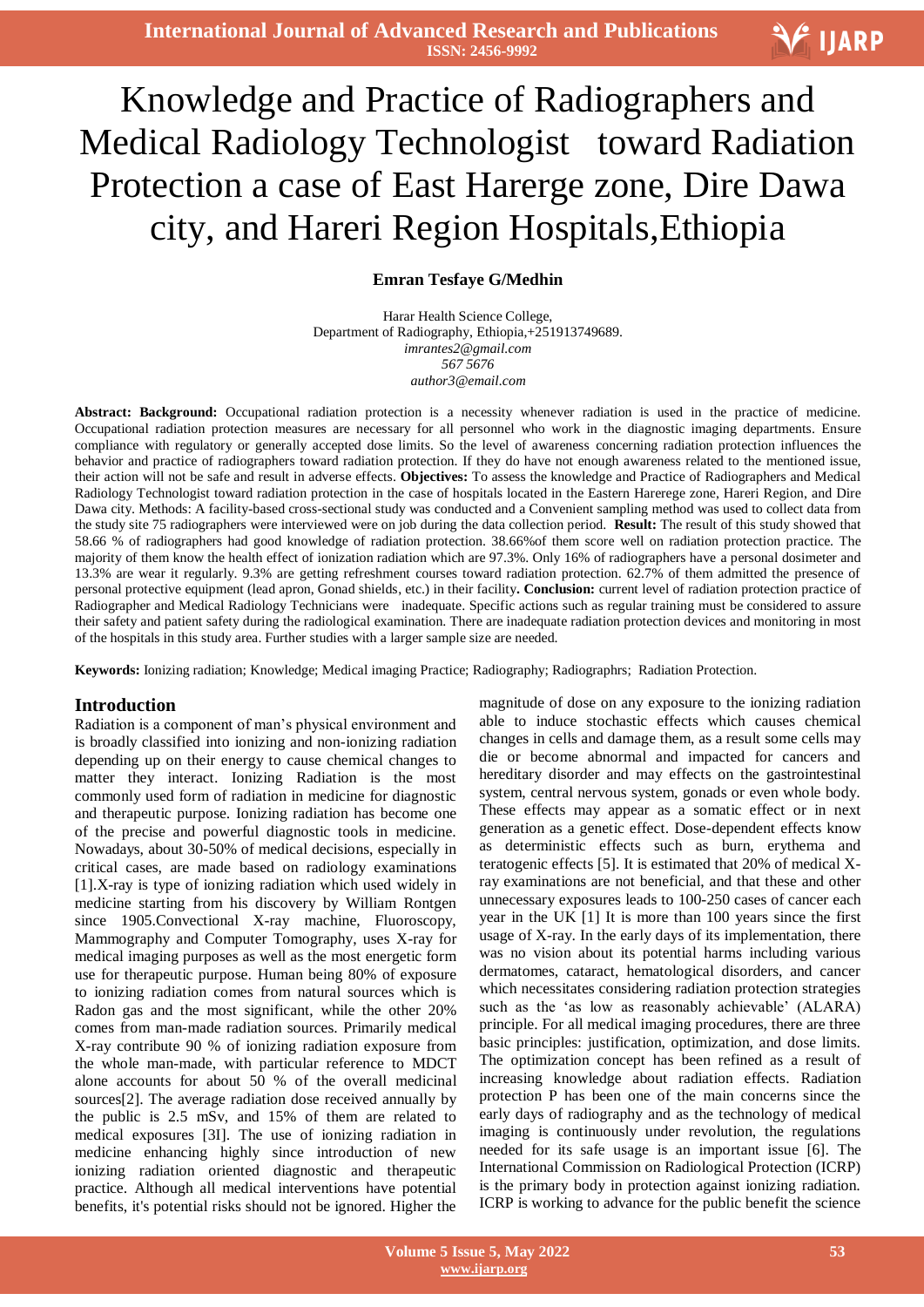

of radiological protection and began to develop the risk/benefit concept since 1977. This concept recommended that all patient exposures must be justified and kept as low as possible. So it is a mandatory issue to follow the ALARA principle during any examination [7]. Occupational exposure is the result of radiation exposure at work. Occupational radiation protection is necessity whenever radiation is used in the practice of medicine. Occupational radiation protection measures are necessary for all personnel who work in the diagnostic imaging departments ensure compliance with regulatory or generally accepted dose limits. The amount of absorbed dose is related to exposure factors such as kV/ potential difference and mA/ intensity of the beam and time. Personnel protection device and working in the safe construction decrease personnel exposure dose[5]. All workers require appropriate monitoring continuously by common personnel dosimeters like film badge and thermo luminescence dosimeter and it is an important tool to ensure compliance with regulatory or generally accepted dose limits [6]. Radiography is an essential diagnostic tool of modern medicine. Within a hospital, radiologists, radiology and nuclear medicine technicians, and others involved in the performance of x-ray and computed tomography (CT)scan examinations, have an increased risk for radiation exposure than the general hospital population[5]. Radiographers are one member of the medical team that deals with ionizing radiation. They are the key personnel involved in radiation exposure because they play a central role as they care for the patient before, during, and after the radiographic examination and/or radiological intervention. Within a hospital, Radiographers have an increased risk for radiation exposure than the general hospital population due to long time exposure to the radiation source [6]. Radiographers need to be more aware of their roles in ensuring total compliance to standard radiation safety in their institution. Awareness and knowledge on application protection guidelines and instruments among radiology technicians have ant role in safe working [7.] Monitoring of radiation doses received by staff in radio-diagnostic centers is of great importance to the radiographers in their effort to protect themselves, patients, and the general public from the unwanted effect of excessive radiation [6]. Moreover, the development and refinement of basic safety standards have a great important role to protect radiology staff. They must also receive education and training appropriate to their jobs and protect by tools and equipment's [4]. Assessment of baseline knowledge of radiation hazards and radiation protection practices of special groups at risk is essential in designing appropriate strategies for the prevention of unnecessary exposure to ionizing radiation not only among health workers but their patients also[10].So the level of awareness concerning with radiation protection influence behavior and practice of radiographer toward radiation protection. If they have not enough awareness related to mentioned issue, their action will not be safe and resulted to adverse effects [8]. Since Ethiopia follows investment promoting policy, the establishment of medical facilities is growing in number and type. Medical applications using ionizing radiation for diagnostic purpose are part of those facilities. As a result, human resource, quality control, protective device supply, maintenance and support service ought to have grown with the increasing number of facilities. But the poor status of the country economy may have its impact on them. Ethiopia became member of IAEA

 and in 1993 Ethiopia Radiation Authority established with aim of control and regulate the import, export, use, transport and dispose of any source of radiation with the country. The use of diagnostic imaging modalities in Ethiopia rise dramatically, conventional x-ray machines and ultrasound almost availed in all hospitals but MRI, CT scans, Fluoroscopy and Mammography are rare, only present in higher private hospitals and a few government hospitals. However, the availability and quality of this service are still poor, and also there is a lack of literature that shows the status. This can be ratified with the survey carried out in Addis Ababa public hospitals. Radiation safety for patients, staff, and the public around is inadequate level[10] . There is no study regarding this in the eastern part of the country. Therefore, this study aims to assess the knowledge and Practice of radiographers and Medical Radiology Technologist toward radiation protection a case of hospitals found in Eastern Harerege zone, Hareri region and Dire Dawa city.

# **Statement of the Problem**

The effects of low level exposure to ionizing radiation are of a concern to large number of people. Radiation work has the potential to present these harmful effects of radiation. Radiographers are one of the most exposed groups of workers for radiation and significant contributors to the entire collective doses. From an internal dose measurement perception due to the nature of their work, radiographers are pointed out as being more at risk for internal contaminations. Thus Personal protection devices is an important way to address the ALARA requirement in radiography. However, its use relies on the knowledge of radiographer and consistently adherence to professional conduct requirements relating to the application of protection devices especially for lead apron, thyroid shield, gonad shield, radiation sign, lead glove and lead goggles Awareness and knowledge of application protection guidelines and instruments among radiology technicians is vital to ensure a safe workplace. Compliance with work and safe radiation protection practices can reduce these risks. The protective measures provided are implemented, to ensure that the risks associated with the use of diagnostic ionizing radiation can be reduced. In eastern part of Ethiopia there is no data regarding this area. Thus this research intended to answer the question, regarding on radiographer's level of knowledge on radiation protection and their personal practice toward radiation`protection.

# **Literature Review**

Radiation is energy that propagates through space or matter in the form of wave or particle. X-ray, light, infra-red are examples of radiation. Radiation classified into ionizing and non-ionizing. Non ionizing radiation does not have enough energy to produce ions, sun light, radio waves are some examples. Ionizing radiations radiation that has sufficient energy to dislodge outer electron from interacting matter that causes chemical changes in cells and damage them, some cells may die or become abnormal. Some of the early and late effects due to Radiation exposure are skin rash, diarrhea, long term genetic effects like Cancer. The most common type of ionizing radiation used in medicine all over the world is X-rays. Radiographers are one member of the medical team that deals with ionizing radiation X-ray. Work load among radiographer seem to put them at ionizing radiation

 **Volume 5 Issue 5, May 2022 www.ijarp.org**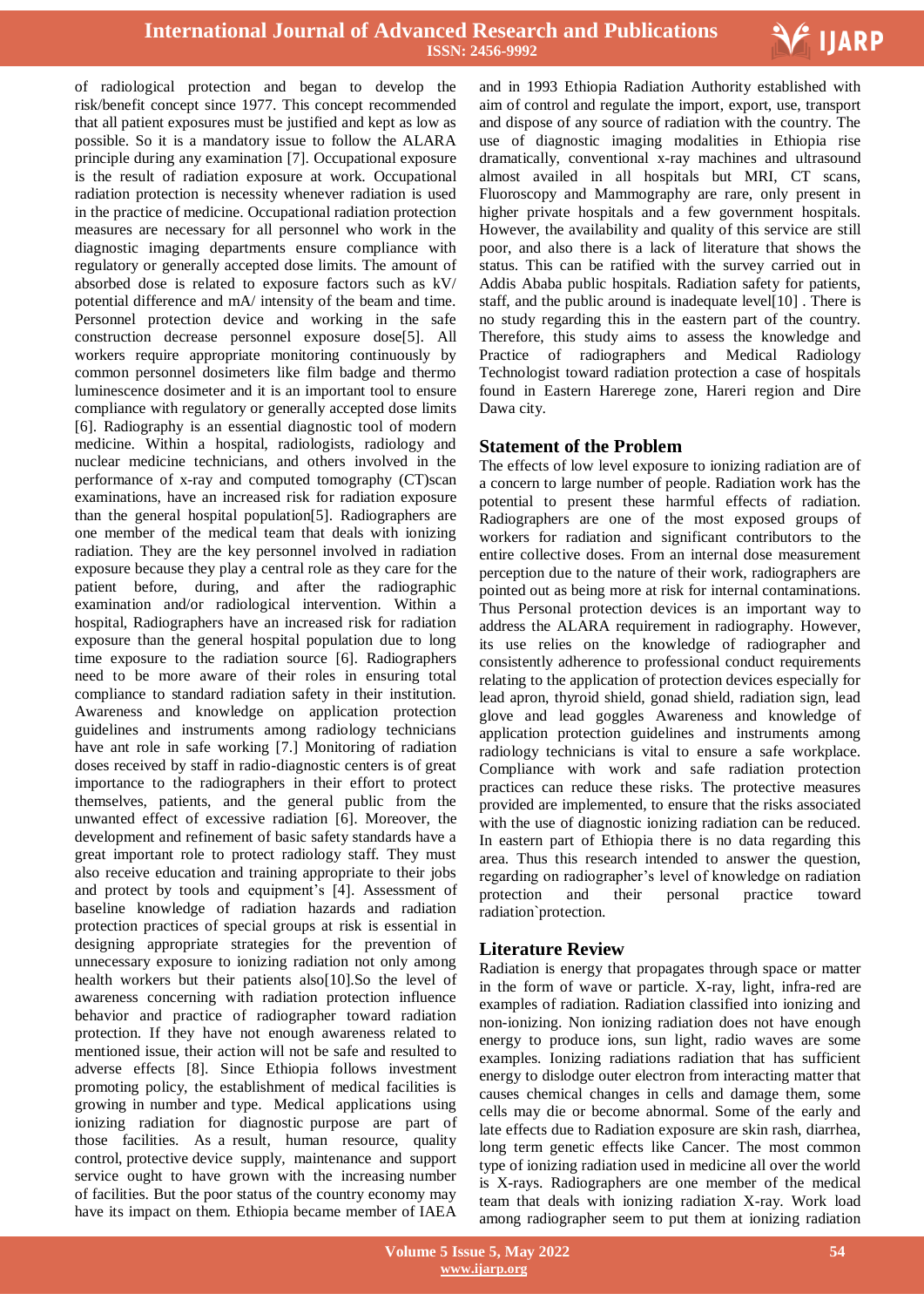

hazards for gastrointestinal system, reproductive system, in addition to different types of cancer, dermatological signs and symptoms, cataracts and genetic effects. Radiation protection is the science and art of protecting people and the environment from the harmful effects of ionizing radiation [9], It is also described as all activities directed towards minimizing radiation exposure patients and personnel nearby during x-ray exposure[5]. The objective of radiation protection is to define how one can protect individuals, their descendants and the human race against the potential risks of ionizing radiation [4] Exposure of tissues or organs to ionizing radiation can induce the death of cells on a scale that can be extensive enough to impair the function of the exposed tissue or organ which are called deterministic effects. This effect clinically observable in an individual only if the radiation dose exceeds a certain threshold. Above this threshold dose, a deterministic effect is more severe for a higher dose. Exposure to radiation can also induce the nonlethal transformation of cells which lead to cancer and hereditary effects such effects are called 'stochastic' effects. Stochastic effect is proportional to the dose received, with no threshold Radiographers are expected to have more in-depth knowledge on different aspects of radiation and should play a consultant role to the physicians in choosing a proper imaging modality with minimal radiation risk. Besides, one should consider the importance of good practice as well as adequate knowledge and attitude to reduce public dose due to imaging modalities. These items depend on several factors such as educational level and current policies for training personnel as well as the available accessories needed for good practice with an acceptable dose to the patient [12]. The study conducted in our country on final year medical student by Delliel and co-worker found final year medical students had poor knowledge on radiation protection which can proof that reduced awareness to radiation exposure protection is a global alarming problem that can have terrible consequences the upcoming years [5]. In a retrospective study conducted to evaluate the availability and utilization of gonad shielding during x-ray examination of the pelvis. The gonad shielding during x-ray procedures is an effective way of reducing radiation exposure to reproductive organs. Pelvic radiographs of both males and females were examined in four hospitals [11]. The findings were that radiographs with gonad protection were malposition with bony structures obscured or gonads insufficiently protected. Some hospitals surveyed had inadequate supplies of gonad shields in the general radiography rooms. The investigation concluded that patients in the hospitals under study received avoidable radiation to the gonads due to malpositioning or omissions during pelvic examinations [5]. Awareness and knowledge on application protection guidelines and instruments among radiology technicians has an important role to safe working. Radiation Protection is described as activities directed towards minimizing radiation exposure of both patient and personnel during x-ray exposure. These RP devices include lead aprons, lead glasses, lead gloves, gonad shields, thyroid shields, patient immobilization devices, and radiation area signs.

Health -care professionals have a responsibility to explain procedures and possible ill-effects to patients and benefits thereof. Consent should be sought from the patients before they undergo any radiological procedure. However,

 healthcare professionals also felt it is upon the patients to be curious about X -ray procedures done on them and learn to keep their X-rays when referred further to avoid more exposure to radiation Across sectional study done on Saudi Arabia by Mohammed Ahmed and co-workers in 2016 presented that only 41.7% of radiographers have Good knowledge toward radiation protection while 28% were not wear lead apron during work,, and they justified their performance by various reasons such as non-availability of enough numbers of lead apron in their departments or increased weight of apron and some of them preferred to follow position-distance rule rather than wearing lead apron. Using of light beam diaphragm and other protective devices (cone & grid) have percentage of 78.7%, whereas 61.3% were use wall shield during exposures, radiation signs are available during working hours for 57.3% of respondent [12]. The study done by UcheEze and co-workers on assessment of knowledge and practices of radiation protection by radiographers in Lagos, Nigeria shows that Average score on assessment of knowledge was 73%. Adherence to radiation protection practices was poor and most modern radiation protection instruments were lacking in all the centers studied. Application of shielding devices such as gonad shield for protection was neglected mostly in government hospitals. Most x-ray machines were quite old and evidence of quality assurance tests performed on such machines were lacking [15]. Research done on Italy stated that radiographer's knowledge is poor towards radiation protection Almost half of respondents were not able to differentiate a stochastic effect from a deterministic effect and about 40 % of respondents assessed that radiation damage occurrence is not dependent on patient gender and age. This inaccurate knowledge raises some doubts on radiographers' skills, which are fundamental to optimize daily radiological examinations. And also Young radiographers with less than 3 years of experience showed a higher level of knowledge compared with the more experienced radiographers. This may be due to the fresh study course of younger radiographers [3].

Briggs-Kamara and co-workers conducted survey indicated that more than 60 % of the radiographers did not give any explanation to patients before the procedure. This lack of instruction may generate fear in patients and prevent a good cooperation during the examination, along with a higher risk of needing to repeat it[8]. However, the study conducted by Mc. Okeji and co-workers in South West, Nigeria shows high rate of awareness and compliance of radiographers in to radiation safety standards as stipulated by national and international bodies. The radiation protection devices presented in most centers were impressive indicative of employers' willingness to abide by radiation standards [7]. The study carried out by khadoura and co-workers on 2016, in nine Gaza governorates hospitals 182 radio-diagnostic workers participated in the work. Based on the obtained data, the participants reported that 35.2% of personal radiation protection devices are available in the radio-diagnostic centers. In spite the fact that 74.8% of participants have awareness about radiation protection issues, but it is only about 53.4% of participants follows the radiation protection practices. The results represented in this work reflect that majority of participants believe there is no radiation safety officer to provide the service. Therefore, there is a desperate need for rules, regulations and radiation protection act in the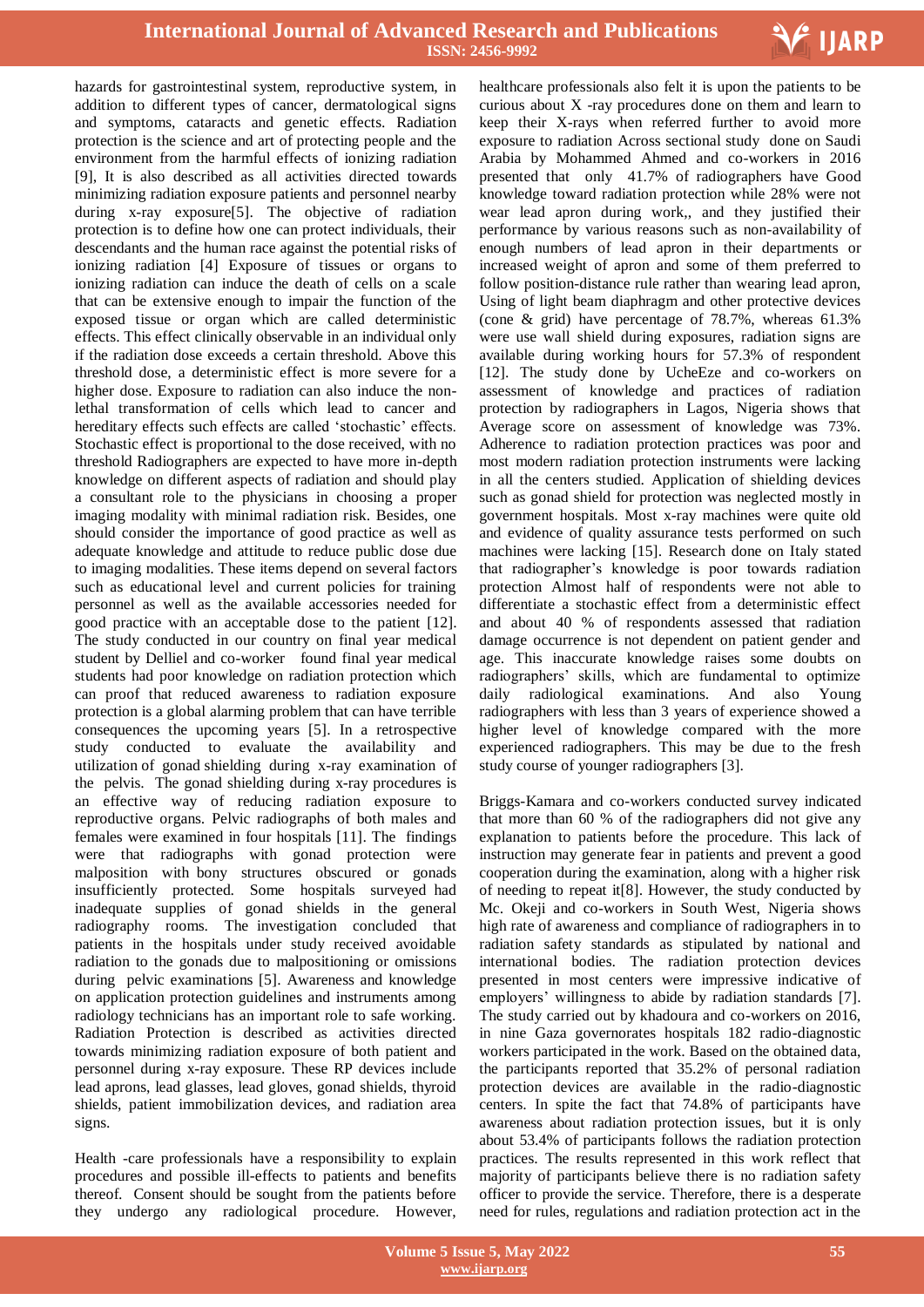

Ξ

field of radiation in medical field [17]. The cross sectional study conceded by Bhat CR and co –workers in the Nepalese health facilities on occupational radiation exposure monitoring showed that only Six Health Care facilities had personal dosimeter service and available for a total of 149 radiation worker personnel. Of a total of nearly one million X-ray procedures performed in the 35 Health Care facilities in 2007, 76 % was performed by non-monitored personnel [6]. Another study in Saudi Arabia, examined the awareness of radiographers to radiation protection in three hospitals. This study included 75 radiographers where most of them were diploma holder (54.7%). Radiographers' ages ranged between 20 and 60 years old. This study revealed that 98.7% of the responders knew about radiation protection that walls and doors are made of lead and that wearing their dosimeters can tell the amount of radiation they are exposed to and this study recommended continuous training and workshops to improve their knowledge on radiation protection measures [11]. Similarly, a study that was done in Jeddah, Saudi Arabia to evaluate the awareness of final year medical students on radiation hazards and protection measures showed that the knowledge of final year medical students is inadequate and that they had many misconceptions about radiation doses and exposure to radiation as medical professionals. The study indicates further lectures and training is crucial for the future doctors [13]. Whereas radiodiagnostic centers have potential to present hazardous effects due of ionizing radiation. Radio-diagnostic worker's awareness, practices regarding radiation protection issues, availability of radiation protection devices and effective personal radiation exposure monitoring process has an important role to safe working places. The study done in Agra city of Saudi Arabia with objective of evaluating status of knowledge and practices towards radiation protection among radiographers, In this cross-sectional study, 50 participants was included in the study 68% subjects had experience of up to 5 years for working in radiology. All the respondents agreed to being exposed to radiation with 40% of them using radiation in 6-10 cases in a week. All the study subjects were aware of use of special materials in doors and walls such as lead for more protection, periodical radiation dose check from TLD and usage of personal Protective devices. Lead gloves or protective eyeglasses were never used by 70% and 76% of subjects respectively. The dosimeters were never/rarely used by 66% of the subjects. The dosimeters were rarely used by 66% of the subjects. The result revealed that there is knowledge -practice gap about usage of personal Protective devices among radiographers[11].

# **Methodology of Study**

## **Study area**

East Harerege Zone, Hareri Region and Dire Dawa city located in Eastern part of Ethiopia about 500 km far from capital Addis Ababa. Ten Government Hospitals and eight Private Hospitals located in this area, all equipped with conventional X-ray machine.

## **Study Design**

A facility based cross-sectional study was conducted to assess knowledge and practice of radiographers and medical radiology technicians toward radiation protection a case of East Harerege zone, Hareri Region and Dire Dawa City

Hospitals.

## **Sampling Method**

Convenient sampling method was used to collect data from the study site as previously done by Mervet and co-workers [9], 75 participants were interviewed were on job while during data collection period.

## **Tool of Data Collection**

Data collection occurred between December 14 and February 10, 2018, after receiving approval letter of the proposal. A structured questionnaire was designed for data collection by researcher, which was considering the scientific evidences regarding radiation protection and the existing literature on radiation protection, the questionnaire was used after testing the validity of its content through consultation by using 4 radiographers. The questionnaires include demographic data of the study subject as age, gender, Type of hospitals, level of education, Duration of Employment (years). Knowledge was assessed based on study participants understanding of ionizing radiation, occupation doses limit, human health risks associated with use of ionizing radiation, ways of radiation safety measures to protect themselves and patients. Radiation protection practice was assessed based on presence and use of radiation safety signs, radiation safety manuals, PPE, personal dosimeters and Response of radiographers to radiation safety compliance. Data was collected by informing the purpose of the research to the research subject, then through a face-to-face interview by using interviewer/researcher administered structured questionnaire.

## **Data Analysis**

All the questionnaires were manually checked and edited for completeness and consistency, then coded for computer entry. After compilation of collected data, analysis was done by using statistical package for social sciences (SPSS) software windows version 21. One way ANOVA statistical test was used to analyze data based on the selected factors. Multivariate analysis using binary logistic regression and multiple linear regression models were computed to study the nature and strength of the relationship between dependent and independent variables. A 95% confidence interval and 5% absolute precision was used to determine the significance difference among spices. P-value < 0.05 will be considered as statistically significant in all cases.

### **Operational Definition**

A) Operational definition to determine knowledge of radiographer to ward radiation protection.

#### Interpretation

- 1. If radiographers know >60 % out of the knowledge related questions: considered as Good knowledge towards radiation protection
- 2. If radiographers know  $< 60$  % out of the knowledge related questions: considered as Poor knowledge towards radiation protection.

B) Operational definition to measure the level of practice Interpretative

- 1. If radiographer's practices >60% out of practice related questions: considered as good practice toward proper radiation protection practice.
- 2. If radiographer's practices< 60 %out of practice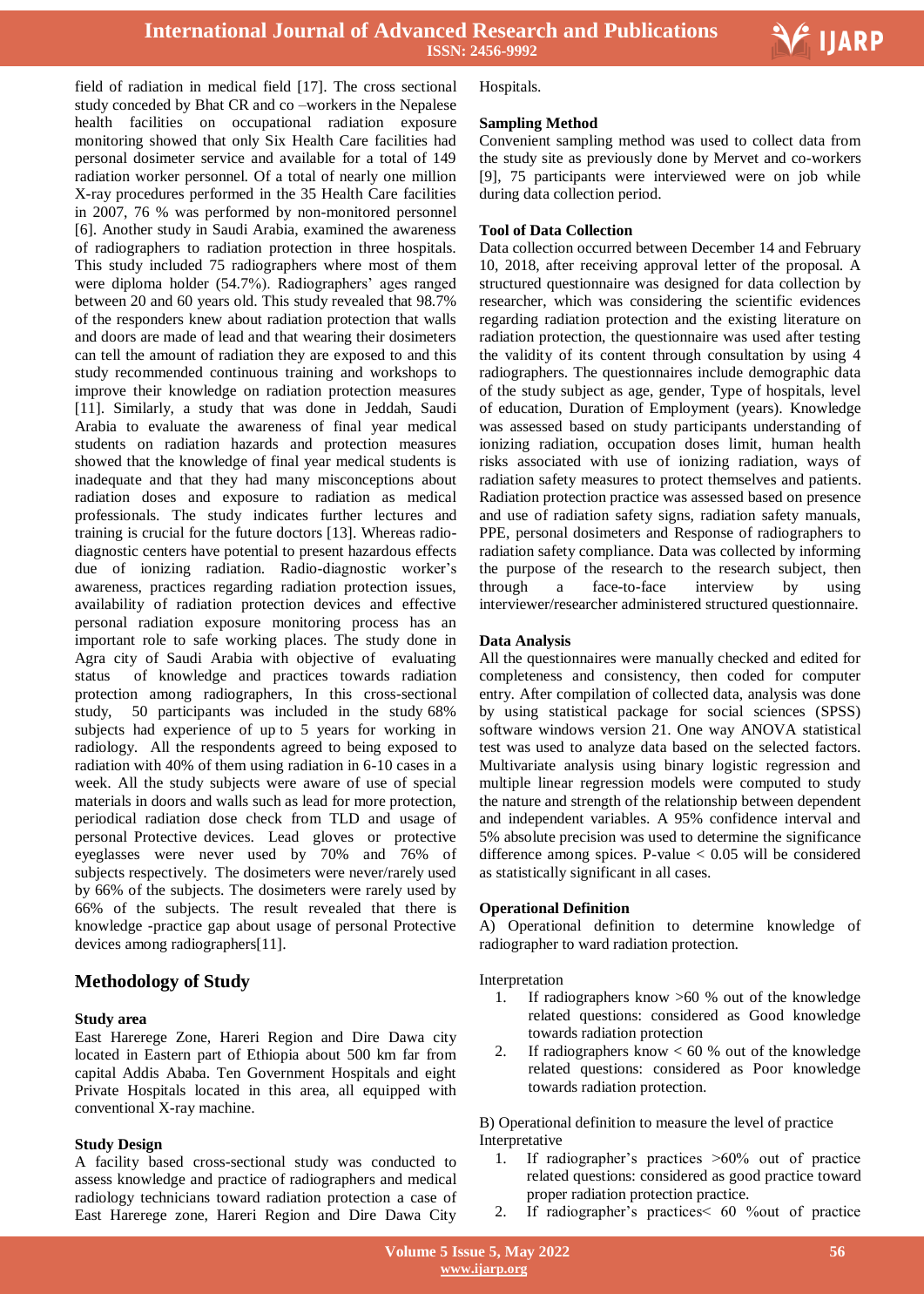

related question: considered as poor practice towards proper radiation protection practice [9].

## **Result**

A total of 75 radiographers were studied among 78 radiographers and the response rate was 96.1 %. Among the participants, 69.3% were male and 30.7% were female with an average age of 27 and 25years, respectively. About 61.3% % of the radiographers had a diploma degree and, about 38.7% had a bachelor degree. 58.7% of them serve in government hospitals. Work experience of 68% of respondents were less than10 years.

| Table1. Socio-Demographic Characteristics of           |
|--------------------------------------------------------|
| Radiographers in East Harerege zone, Hareri Region and |
| Dire Dawa City Hospitals, June, 2019.                  |

| <b>Variable</b>        | <b>Number and Percentage</b> |
|------------------------|------------------------------|
| Age                    |                              |
| $18-24$ yrs            | 21(28%)                      |
| $25-30$ yrs            | 23(30.7%)                    |
| $31-40$ yrs            | 15(20%)                      |
| $>41$ yrs              | 16(21%)                      |
| <b>Sex</b>             |                              |
| Male                   | 52(69.3%)                    |
| Female                 | 23(30.7%)                    |
|                        |                              |
| Qualification          |                              |
| Diploma                | 46(61.3%)                    |
| <b>Bachelor Degree</b> | 29(38.7%)                    |
|                        |                              |
| Type of Hospital       |                              |
| Private                |                              |
| Government             | 31(41.3%)                    |
|                        | 44(58.7%)                    |
|                        |                              |

Majority of respondents have good knowledge level regarding radiation protection. However, only 38.6% of radiographer scores good practical level



# *Figure 1: knowledge and practice score of Radiographers in East Harerege zone, Harari Region and Dire Dawa City Hospitals, June, 2019.*

Among studied radiographers' majority of them know the health effect of ionization radiation which are 97.3%, those know three principles of radiation protection and sources of unnecessary irradiation in x ray room were 71%, 60%

 respectively. However, only 39 % of them knows occupational annual dose limit. From total of studied radiographer 62.7% of them admitted the presence of personal protective equipment's (lead apron, gonadal shielding and etc.) in their facility. On the other hand, only 30.7% and 34.7 % of them use lead apron and gonadal shielding during patient examination, respectively. In this study 49.3% give explanations about radiation safety for patient prior to examination.

*Table 2: Performance of participants toward Radiation Protection during practices in East Harerege zone, Harari Region and Dire Dawa City Hospitals, June, 2019.*

| S/N | <b>Characteristics</b>              | <b>Yes</b>   | No           |
|-----|-------------------------------------|--------------|--------------|
|     | Radiation warning signs             | 63(84%)      | 12(16%)      |
| 2   | Using lead glove                    | 2(2.66%)     | 72(72.33%)   |
| 3   | Using lead apron                    | 23(30.66%)   | 52(69.33%)   |
| 4   | Using thyroid collars               | $8(10.6\%)$  | $67(89.4\%)$ |
| 5   | <b>Using Gonad Shield</b>           | 26(34.66%)   | 49(65.33%)   |
| 6   | TLD daily during<br>Wearing<br>work | 12(16%)      | 63(84%)      |
|     | Using Eye goggle                    | $11(14.6\%)$ | 64(83.48%)   |

According to this study 76% of them ask patients current history of pregnancy before examination however. Only 16% of radiographers have personal dosimeter and 13.3% are wearing regularly. Studies suggested that training and refreshment courses have beneficial effect on awareness and practice of radiographers. However, only 9.3% are get refreshment courses toward radiation protection. Majority of respondents which are 93.3% close the door before examination. Radiographers admitted radiation survey for environment and equipment done regularly in their hospital are only 8%. This study further revealed that the participants those do keeping patients' x-ray records regularly were only 6.6% and 5.3% of them ask previous history of x ray exposure.

*Table 3. Knowledge of Radiation Protection According to Occupational Characteristics in East Harerege zone, Hareri Region and Dire Dawa City Hospitals, June, 2019.*

| Characteristic       |                 | N  | Mean   | <b>SD</b>         | R    | P         |
|----------------------|-----------------|----|--------|-------------------|------|-----------|
| Gender               | Male            | 52 | 63.28% | 19.20%            |      | .620      |
|                      | Female          | 23 | 60.58% | 26.48%            | .058 |           |
| Age                  | $18-24$ years   | 21 | 74.45% | 17.35%            |      |           |
|                      | $25-30$ years   | 23 | 68.38% | 15.43%<br>2012.60 |      | $0.001**$ |
|                      | $31-40$ years   | 15 | 55.70% | 18.51%            | .525 |           |
|                      | $\geq$ 41 years | 16 | 44.51% | 17.77%            |      |           |
| Educational<br>level | Diploma         | 48 | 54.3%  | 20.12%            | .506 | $.001**$  |
|                      | Degree          | 27 | 76.8%  | 15.84%            |      |           |
| Experience           | $0-4$ years     | 23 | 71.45% | 16.96%            |      |           |
|                      | 5-10 years      | 28 | 67.84% | 22.19%            |      | $.0002**$ |
|                      | $11-14$ years   | 17 | 51.49% | 16.84%            | .484 |           |
|                      | $>15$ years     | 7  | 37.98% | 14.56%            |      |           |
| Types of<br>hospital | Government      | 44 | 59.30% | 23.52%            |      | .132      |
|                      | Private         | 31 | 66.92% | 17.79%            | .175 |           |

*\* p<.05, \*\* p<.001*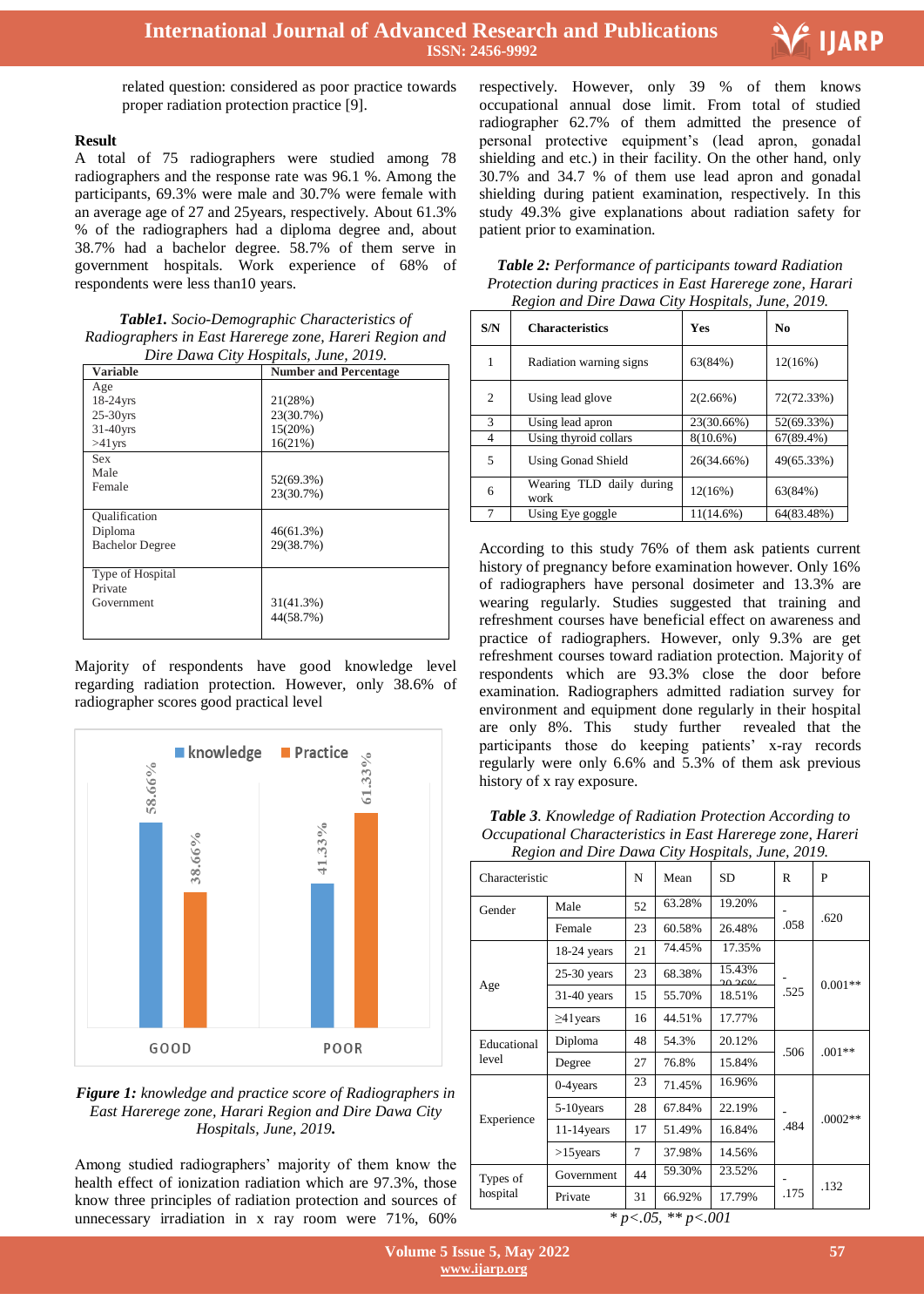

According to the analysis, there was not any significant relationship between the sex of participants and their radiation protection knowledge ( $p= .620$ ), There was a significant direct relationship between Educational level and knowledge of radiographers (p=.001), As regards knowledge of radiographers increased with those have higher educational levels (Degree). However, there is inverse relationship between Age and experiences of radiographers with their knowledge toward radiation protection, the highest level of knowledge regarding the radiation protection was for the personnel who with educational level of degree (Mean Score=76.8%), while the lowest was for those with greater than>15years of experience's. (Mean Score=37.98%) and among radiographers relatively those work on private hospitals have better knowledge toward radiation protection with (mean score of 66.93%). According to the analysis, there was not any significant relationship between the sex of participants and their radiation protection practice (p= .515) There was a significant direct relationship between Educational level and practice of radiographers (p=.002) As regards their practice toward radiation protection of radiographers increased with higher educational levels.

| Table 4. Practice of Radiation Protection according to |
|--------------------------------------------------------|
| General Characteristics in East Harerege zone, Hareri  |
| Region and Dire Dawa City Hospitals, June, 2019.       |

| Characteristic                 |                 | N  | Mean   | <b>SD</b> | R    | P        |
|--------------------------------|-----------------|----|--------|-----------|------|----------|
| <b>Sex</b>                     | Male            | 52 | 57.78% | 18.50%    | .076 | .515     |
|                                | Female          | 23 | 60.85% | 19.30%    |      |          |
|                                | 18-24 years     | 21 | 69.88% | 15.60%    |      |          |
|                                | 25-30 years     | 23 | 59.13% | 17.32%    |      | $.000**$ |
| Age                            | $31-40$ years   | 15 | 57.68% | 17.77%    | .461 |          |
|                                | $\geq$ 41 years | 16 | 44.46% | 16.37%    |      |          |
| Educational<br>level           | Diploma         | 48 | 67.47% | 18.46%    | .354 | $.002*$  |
|                                | Degree          | 27 | 53.80% | 15.88%    |      |          |
| Experience                     | $0-4$ years     | 23 | 68.18% | 17.22%    |      |          |
|                                | 5-10 years      | 28 | 59.23% | 17.88%    |      | $.000**$ |
|                                | $11-14$ years   | 17 | 55.62% | 14.49%    | .478 |          |
|                                | $>15$ years     | 7  | 33.11% | 8.782%    |      |          |
| Types of<br>hospitals          | Government      | 44 | 56.33% | 19.24%    |      |          |
|                                | private         | 31 | 62.11% | 17.58%    | .175 | .189     |
| ** $p < .001$<br>* $p < .05$ , |                 |    |        |           |      |          |

However, there is inverse significant relationship between Age and experiences of radiographers with their practice toward radiation protection, the highest level of practice regarding the radiation protection was for the personnel who with age group between 18-24 years and those work on private hospitals have better practice for radiation protection with (mean score of 62.11%), while the lowest was for those with greater than > 15 years of experience's (Mean Score=33. 11%).There was a significant direct relationship between Knowledge of radiographers and use of personal dosimeter (p=.026). The type of hospital (governmental and private) had no significant effect on the radiation protection knowledge of the radiology staff.

 *Table 5. Correlation between Knowledge and Practice of Radiation Protection in East Harerege zone, Hareri Region and Dire Dawa City Hospitals, June, 2019.*

| ana Dire Dawa Cuy Hosphais, June, 2017. |                                  |  |  |
|-----------------------------------------|----------------------------------|--|--|
| Category                                | Practice of radiation protection |  |  |
| Knowledge of radiation protection       | $P = 0.003**$                    |  |  |
| * $p < .05$ , ** $p < .001$             |                                  |  |  |

As shown in Table 5, knowledge of radiation protection showed a statistically significant positive correlation with practice of radiation protection (p<.01). Therefore, radiographer with higher knowledge of radiation protection showed higher performance of radiation protection practice.

# **Discussion**

Diagnostic radiography is defined by World Health Organization (WHO) as the use of radiation to produce images of internal structures of the body for diagnosis of diseases(WHO Diagnostic Imaging, 2014). The use of medical imaging has significantly expanded in recent past. For example in one decade Computed Tomography increased approximately three times in United States. Pakistan Nuclear Regulatory Authority (PNRA) makes similar claim stating that Radiography forms the largest share (48.63%) of radiation exposure to public in Pakistan<sup>[15]</sup>. In spite of the advancing applications of ionizing radiation in medical practice, it is very important to stick to high standards of radiation protection measures for both patients and medical staff safety. In addition to ensure that the medical imaging personnel are on high level of training and knowledge to guarantee a proper application for these safety measures. This cross-sectional descriptive study included 75 radiographers with the aim of assessing the knowledge and Practice of radiographers toward radiation protection in a case of hospitals located in Eastern Harerege zone, Hareri region and Dire Dawa city. The results of the present the work showed, 56.6% of radiographers have good knowledge for radiation protection and majority of them had poor practice which is better than the study done on Saudi Arabia which showed that only 41.7% of radiographers have good knowledge toward radiation protection. However, it is poor when compared with the study done in Lagos, Nigeria assessment of knowledge was good for 73% of radiographers [8]. The result further showed that there is inverse relationship between Age and experiences of radiographers with their knowledge and practice toward radiation protection, the highest level of knowledge and practice regarding the radiation protection was for the personnel those with age group between 18-24 years. Radiographers with less than 15 years of experience showed a higher level of knowledge and practice compared with the more experienced radiographers. This may be due to the fresh study course of younger radiographers. This result is almost similar with study done in Nigeria where the knowledge and compliance depend on years in practice because out of 97% who had good knowledge on safety standards and 80% of good compliances had less than 10 years in practice (Mc. okeji et al., 2010). However, study done in Iran found that Older staff (practice age  $> 15$ ) had better radiation safety practice than younger ones (practice age  $\leq$  15). With increasing age and employment period, radiation safety practice also gets significantly better. Although they were recently educated, they had insufficient knowledge of radiation effects and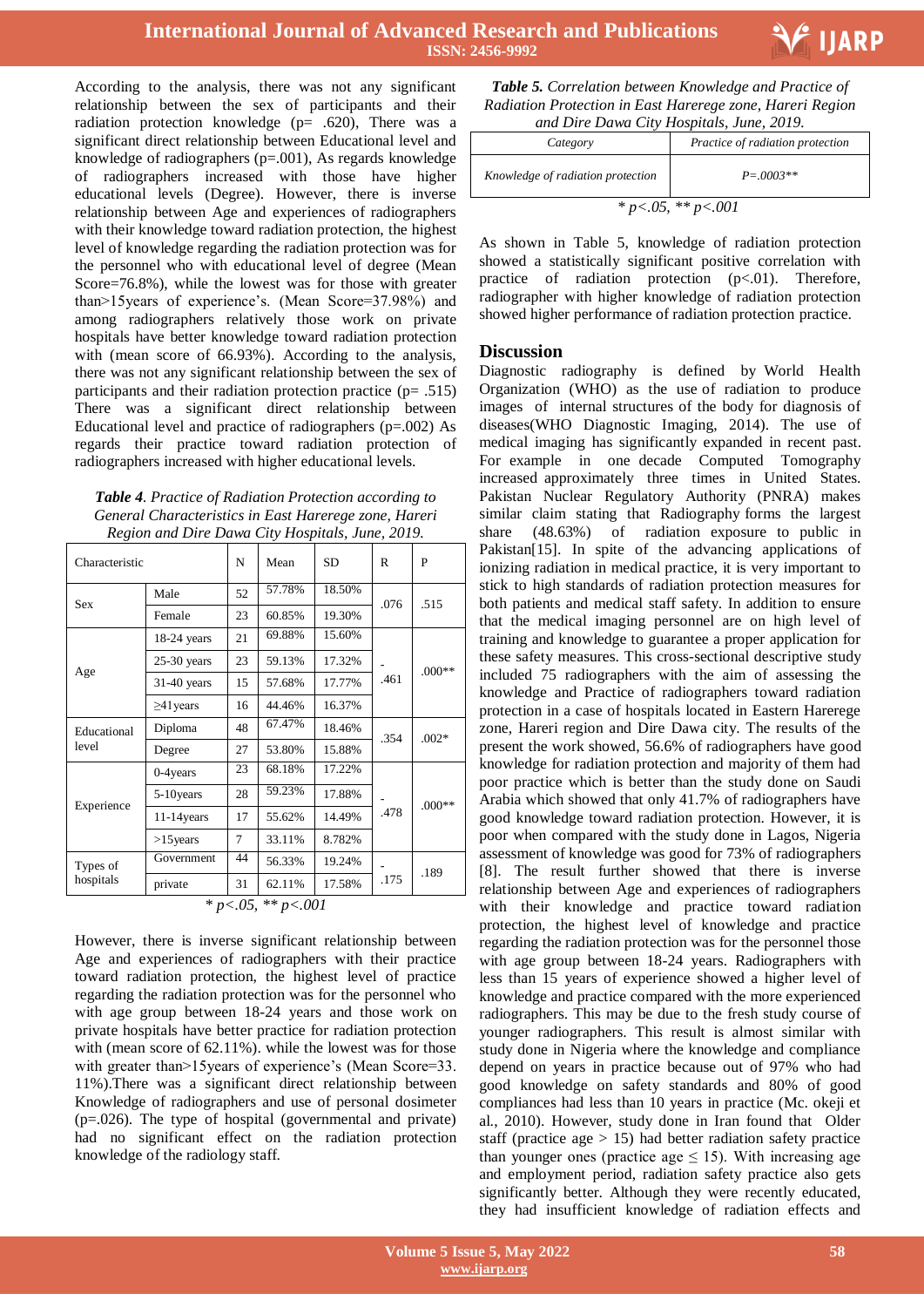

formal continuous training is necessary for younger radiological technologists [11] Ionizing radiation has many benefits for diagnosing diseases and the most common imaging modalities used in diagnostics are radiography (Xrays). It has sufficient energy to cause chemical changes in cells and damage them, some cells may die or become abnormal. Its hazards are classified into two main types' stochastic effects and deterministic effects. Stochastic effects are associated with long-time of exposure with low level of ionizing radiation dose that cause different types of cancer such as leukemia and hereditary effects. Deterministic effects appear in cases of exposure to high levels of ionizing radiation dose that cause radiation sickness as nausea, vomiting, general weakness, hair loss or diminished organ function and reproductive effects such as sterility. In this study majority of them know the health effect of ionization radiation which are 97.3%, However, only 42.3% of them able to differentiate a stochastic effect from a deterministic effect almost, similar with research done on Italy were half of respondents not able to differentiate a stochastic effect from a deterministic effect similarly (Paolicchi et al,2015). Safety warning signs are an important restriction that controls access to x-ray areas in order to alert workers about the area conditions and requirements, practically by taking a look to the obtained percentages; 84 % of studied radiographers mentioned the availability of Safety warning signs in their working hospitals which better result when compared with study done on Sudan which are 64%(Ahmed et al, 2015).The study done in Cairo revealed that, all of selected settings didn't use radiation warning posters and audible warning signals(Rania H. Mohammed, +2017). Furthermore, a study done by Swanson& Jim, in 2012 showed that, all of radiological departments had warning posters and visible & audible signs. Unfortunately, the investigator observed that, all the studied settings just used only X-ray labels on rooms not standardized warning posters Doing radiation survey regular by regulatory body was one of basic component of radiation protection for personnel and environment in the hospitals however only 8 % of radiographers admitted the presence of this action on their working hospitals and majority of them are those work on private hospitals and this result is alarming. The personal protection requirements of workers in the radiated area is one of the basics preventive measures in all health care & radiation safety policies, but in our country radiographers still suffer from carelessness about these basics. This study highlighted that the lowest availability and usage of radiation safety equipment's. Only 30.7% of the participants in this study wearing lead apron during any imaging procedure. This may be due to the poor availability of both personal and environmental safety devices in their work place, or it may be due to their carelessness to wear PPE during any imaging procedure. However, this result is surprising and alarming. It should be strongly recommended them to improve their knowledge around importance of wearing PPE, and update them through growing their expertise and this result was almost similar with research done in Khartoum Sudan were only 38% of radiographer's wear PPE during any imaging procedure[6]. It is mandatory, according to International Commission on Radiation Protection (ICRP) radiation safety standards, for gonads shields to be used for the protection of the gonads when the pelvis is not part of the anatomical area being examined [9]. In spite of good knowledge among radiographers in this study, only 34.7 % using gonad shields

 during examination. Critical issue during the use of radiation ispatient safety. It is the patient who is exposed to the maximum amount of radiation, both for the diagnosticand therapeutic purpose. It is imperative that steps aretaken to reduce the exposure of the patients. A key part of managing radiation safety is through education. Every person involved in radiation usage needs to know what radiation is and how to handle it because the number of diagnostic radiology procedures performed continues to grow yearly. In this study 49.3% give explanations about radiation safety for patient prior to examination. This lack of instruction may generate fear in patients and prevent a good cooperation during the examination, along with a higher risk of needing to repeat it [7]. This result disagree with study done by R.Modiba in South Africa were75% of radiographers held a view that the community was not informed at all about radiation exposure risks. They gave reasons ranging from illiteracy in the community to lack of awareness programmers by health care professionals. Ignorance also contributed to this finding, as there had always been information displayed in X-ray rooms, indicating caution and how pregnant patients should be managed. International organizations have published recommendations on the quantities and units that should be used in occupational dosimeter and indicates annual occupational dose limit. Dose limits to workers are expressed in terms of equivalent dose in an organ or tissue for exposure of part of the body and effective dose for whole body exposure. The committee (ICRP) that determines dose limit, explain that dose limit may be change in future. The possible changes will relate to new adverse effects of radiation in human that had not been detected yet. Therefore, in different time duration, personnel should be aware of dose limit and protect themselves in determined limit. The radiological technician those participated in this study, responded correctly to this question about the amount of occupational annual dose limit were only 39 %, it is deprived when compared with study conducted in Iran were 72 % of them know occupational annual dose limit [9]. It has been recommended by ICRP that the annual occupational exposure to radiation should be limited to 20mSv over a period of five years. Therefore, the use of dosimeters is indispensable to measure the amount of radiation received by the workers. However, this study exposes distressing results as a big chunk of study subjects only 16% used dosimeters. It makes difficult to estimate radiographers and public radiation burden they suffer from medical sources and this may have very serious consequences, as one would never be conscious of the amount of radiation received. This may have very serious consequences, as one would never be conscious of the amount of radiation received. Another critical issue during the use of radiation is patient safety. It is the patient who is exposed to the maximum amount of radiation, both for the diagnostic and therapeutic purpose. It is imperative that steps are taken to reduce the exposure of the patients and this result disagree with study done in Saudi Arabia were only 44% where use personal dosimeter Regarding periodical radiation dose check from TLD, authors from Nigeria reported that 98.7%of the staff had periodical radiation dose check from their TLDs (wearing TLDs during their work hours). They also reported a better attitude to wearing radiation dosimeters among a sample of industrial radiographers of Nigeria [8]. On job training mandatory for radiographers to increase awareness and practices of radiation protection. and coworkers observed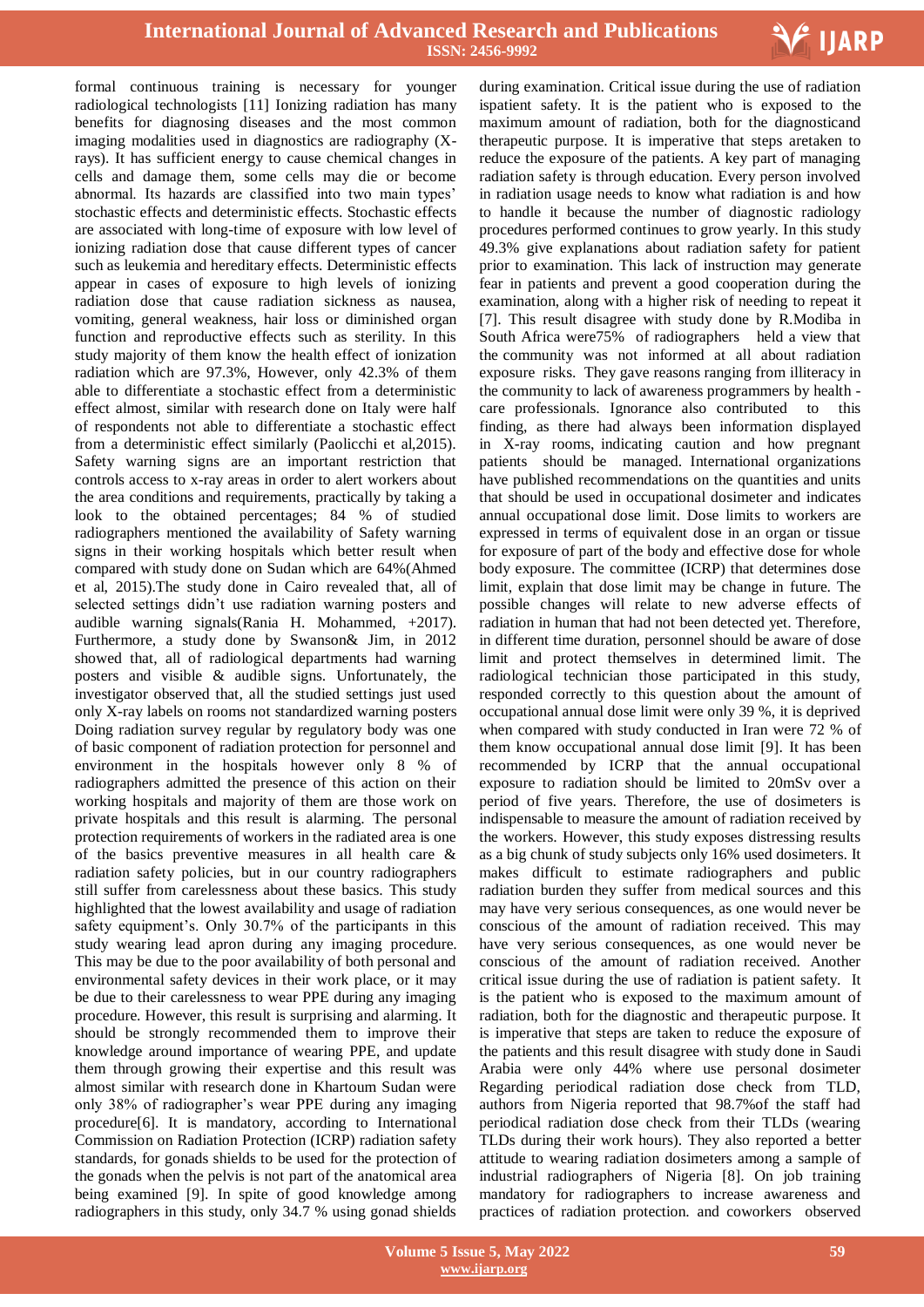

Ξ

practices of pregnancy test prior to nuclear diagnostic procedures. Compliance with radiation safety protocols includes the filing or keeping of X-ray records and Requirements for radiography stipulate that a record/register of all patients undergoing X ray examinations must be stored for a period of at least 5 years [11]. However, in this study the participants those do keeping patients' x-ray records regularly were only 6.6% and 5.3% of them ask previous history of X ray exposure. This could lead to patients being subjected to further unnecessarily radiation exposure. This is in line with the ALARA principle which expects health-care professionals to minimize radiation exposure to patients. This result agree with study done with South Africa were 19% of radiographers never keep the patients' records [14].

# **Conclusion**

The present study conducted to assess knowledge and practice of radiographers and medical technologist toward radiation protection a case of East Harerege zone, Hareri Region and Dire Dawa City Hospitals, study showed good knowledge of radiation hazards and protection of radiographers and medical technologist. However, adherences to radiation protection practices among these radiographers were poor. This study illustrated that Educational level had significant direct effect on knowledge and practice of radiographers toward radiation protection However, there was inverse significant relationship between Age and experiences of radiographers with their knowledge and practice of radiation protection, knowledge of radiation protection showed a statistically significant positive correlation with their practice of radiation protection. This study revealed that inadequate radiation protection devices in hospitals. There were also only small hospitals that availed personal dosimeter for their radiographers and the occupational exposure status of majority of the radiographers were unknown. Doing radiation survey was one of basic component of radiation protection for personnel and environment in the hospitals. However, only few hospitals in this study done radiation survey at regular base. Majority of the radiographers didn't get Radiation protection and safety training after they started work. So radiographers should embrace current trends in radiation protection and make more concerted efforts to apply their knowledge in protecting themselves and patients from harmful effects of ionizing radiation.

# **Recommendation**

Hospitals have availed personal protective devices and Disseminating the culture of using PPE and all safety gadgets plus highlighting the importance of them. Hospitals should have established radiation safety committee that monitors safe radiation practice in hospital. Hospitals should be assign radiation safety officers and regularly monitored by regulatory body to ensure safe work place for patients and radiographers. Continuing training and professional developed programs chances should be provided to staff members in order to keep skills and knowledge up to date to achieve high standard safe work place for them self and clients. Ethiopian Radiation Authority should have to be establishes Regulatory office's at Regional and Zonal level and monitor radiographers' performance and safety more effectively.

# **Limitation of the study**

The significant limitation of the study was being unable to observe the subjects during various radiological procedures, starting with the interaction with the patients, where consent is sought and radiation risks explained. It is acknowledged that the questionnaire might not have been sufficient to address the key questions in depth because of the inability to probe further, but the open -ended portion complemented this shortfall. Consideration was also taken to the fact that the study will be done during official working hours, and therefore would not want to cause disruptions or take participants off work for a long time.

# **Reference**

- [1]. Abdellah, R.F.Attia, S.A., Fouad, A.M. and Abdel-Halim A.W. (2015). Assessment of Physicians' Knowledge, Attitude and Practices of Radiation Safety at Suez Canal University Hospital, Egypt Open Journal ofRadiology250-258. http://dx.doi.org/10.4236/ojrad.2015.54034.
- [2]. Abdul Saeed Shah, Naseem Begum, Shahida Nasreen and Ayub Khan. (2007). Assessment of Radiation Protection Awareness Levels in Medical Radiation Science Technologist, Institute of Radiotherapy and Nuclear Medicine (IRNUM), Campus Peshawar M– Pakistan, JPMI, PP169-72.
- [3]. Ahmed RM, Elamin AM, Elsamani M, Hassan WB. (2015). Knowledge and performance of radiographers towards radiation protection, Taif, Saudi Arabia.IOSR Journal of Dental and Medical Sciences (IOSR-JDMS). 2015; 14(3):63-8.
- [4]. Bury B. (2004).X ray dose training are we exposed to enough. ClinRadiol; 59:926.
- [5]. Engel-Hills, P. 2006. Radiation protection in medical imaging. Elsievier Ltd .Australia. 32.
- [6]. Bhat CR, Widmark A, Shrestha SL, Khanal T, Ween. (2012).OccupatonalRadiaton Exposure in Health Care Facilites. Kathmandu Univ Med J; 39(3):48—51.
- [7]. Briggs-Kamara MA, Okoye PC, Omubo-Pepple VB. (2013). Radiation safety awareness among patients and radiographers in three hospitals in Port Harcourt.Am J SciInd Res 4:83–88 Google Scholar.
- [8]. Dagmawit Shimelis, MesfinTsige, AsfawAtnafu. (2011).Status of radiological services in Addis Ababa public hospitals. Ethiop Med J.; 49: 377.
- [9]. Dellie.ST, Admassie D, Ewnetu Y. (2014). An assessment of final-year medical students and intern's awareness of radiation exposure to common diagnos-tic imaging procedures. Advances in Radiology.
- [10]. Daphne J., Paul Cardew, Hellen Warren. (2011). Determining the Pregnancy Status of Patients Before Diagnostic Nuclear Medicine Procedures: